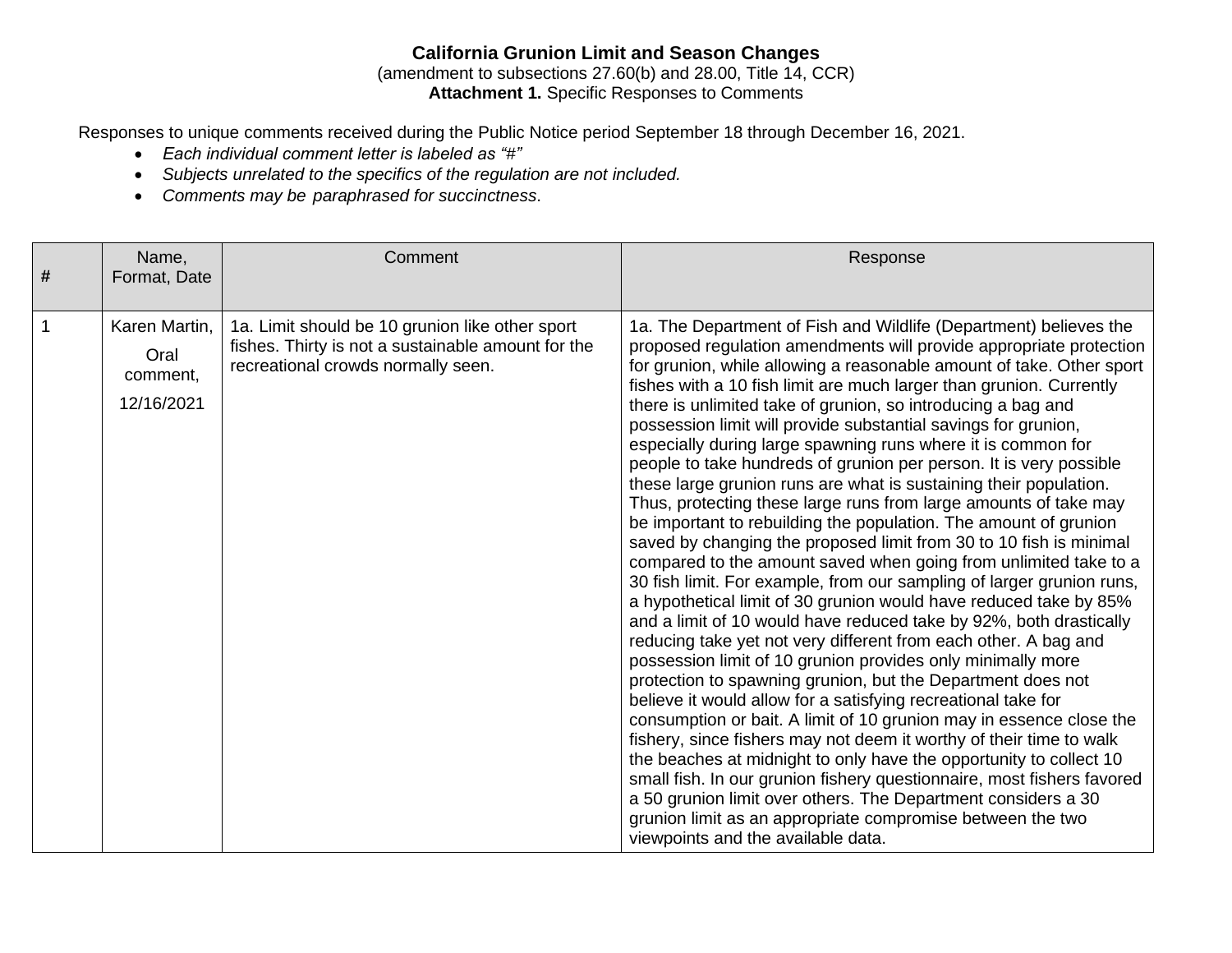| #              | Name,<br>Format, Date                                 | Comment                                                                                                                                                                                                                                                                                                                                                                                                                                                                                                                                                                                                       | Response                                                                                                                                                                                                                                                                                                                                                                                                                                                                                                                                                                                                                                                                                                                                                                                    |
|----------------|-------------------------------------------------------|---------------------------------------------------------------------------------------------------------------------------------------------------------------------------------------------------------------------------------------------------------------------------------------------------------------------------------------------------------------------------------------------------------------------------------------------------------------------------------------------------------------------------------------------------------------------------------------------------------------|---------------------------------------------------------------------------------------------------------------------------------------------------------------------------------------------------------------------------------------------------------------------------------------------------------------------------------------------------------------------------------------------------------------------------------------------------------------------------------------------------------------------------------------------------------------------------------------------------------------------------------------------------------------------------------------------------------------------------------------------------------------------------------------------|
| 1 cont         | Karen Martin,<br>Oral<br>comment,<br>12/16/2021       | 1b. Supports June added to the seasonal closure.<br>c. Does not see an economic downside to the<br>lower limit proposal recommended.<br>d. Adding a limit will have no negative tribal impact<br>unless the fish disappears, no one is harmed by a<br>lower bag limit, but everyone is impacted if this<br>species disappears.<br>e. The lower bag limit can be revisited later if<br>populations rebound.                                                                                                                                                                                                    | 1b. Adding June to the seasonal closure is part of the Department's<br>recommendation.<br>c. Any adopted amendments to the grunion season or limit will not<br>have a significant statewide adverse economic impact directly<br>affecting business, since no equipment may be used in the take of<br>grunion (CCR, title 14, Section 29.00). The proposed amendments<br>may prompt some grunion fishers to purchase alternatives to<br>grunion for bait use during the closure period, but this is not<br>considered a significant expense on Californians.<br>d. A lower bag limit of 10 grunion may not provide a satisfactory<br>sport fishery, create costs to purchase artificial lures or bait, and be<br>too few fish for those taking grunion for subsistence.<br>e. Comment noted. |
| $\overline{2}$ | Julianne<br>Steers,<br>Oral<br>comment,<br>12/16/2021 | 2a. Supports a limit of 10 grunion and adding<br>June to the closure.<br>b. Provided a video exhibit about grunion.                                                                                                                                                                                                                                                                                                                                                                                                                                                                                           | 2a. See responses 1a and 1b.<br>b. Video noted.                                                                                                                                                                                                                                                                                                                                                                                                                                                                                                                                                                                                                                                                                                                                             |
| 3              | Geoff<br>Shester,<br>Oral<br>comment,<br>12/16/2021   | 3a. Supports a limit of 10 grunion and adding<br>June to the closure.<br>b. Like for other forage species, it is important to<br>enact strong conservation measures and send a<br>message to anglers that the stock is in decline<br>and needs to recover. Sometimes the runs are<br>tens of fish, sometimes hundreds.<br>c. The 10 grunion bag limit and to allow<br>subsistence fishing to continue in light of the<br>decline; this is consistent with the Commission's<br>Precautionary Forage Fish Policy that accounts<br>for the ecosystem importance of ensuring<br>sustainability of forage species. | 3a. See responses 1a and 1b.<br>b. Comment noted.<br>c. Comment noted.                                                                                                                                                                                                                                                                                                                                                                                                                                                                                                                                                                                                                                                                                                                      |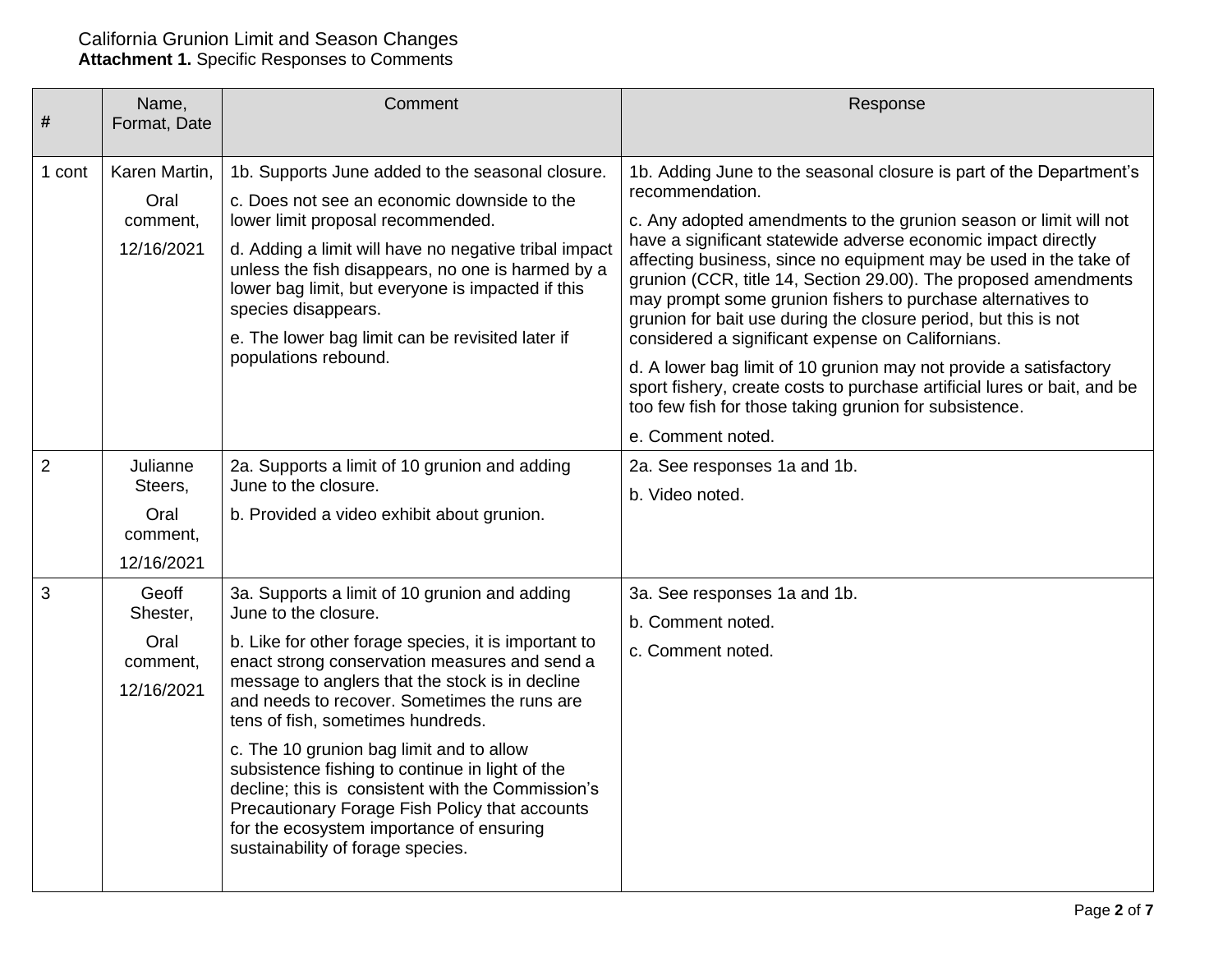| #       | Name,<br>Format, Date                                | Comment                                                                                                                                                                                                                                                                                                                                                                                                           | Response                                                                                                                                                                                                                                                                                                                                                                                                                                                                               |
|---------|------------------------------------------------------|-------------------------------------------------------------------------------------------------------------------------------------------------------------------------------------------------------------------------------------------------------------------------------------------------------------------------------------------------------------------------------------------------------------------|----------------------------------------------------------------------------------------------------------------------------------------------------------------------------------------------------------------------------------------------------------------------------------------------------------------------------------------------------------------------------------------------------------------------------------------------------------------------------------------|
| 3. cont | Geoff<br>Shester,<br>Oral<br>comment,<br>12/16/2021  | 3d. Suggests that in the future, staff provide a<br>range of options to keep us better notified in the<br>future so that a comparative analysis can inform<br>decision-making and avoid future delays.                                                                                                                                                                                                            | 3d. Comment noted.                                                                                                                                                                                                                                                                                                                                                                                                                                                                     |
| 4       | Melissa<br>Studer,<br>Oral<br>comment,<br>12/16/2021 | 4a. Supports a limit of 10 grunion and adding<br>June to the closure.<br>b. Strong community excitement over grunion<br>runs.<br>c. No cost or to equipment necessary to capture.                                                                                                                                                                                                                                 | 4a. See response 1a and 1b.<br>b. Comment noted<br>c. See response 1c and 1d.                                                                                                                                                                                                                                                                                                                                                                                                          |
| 5       | Emily Parker,<br>Oral<br>comment,<br>12/16/2021      | 5a. Supports a limit of 10 grunion and adding<br>June to the closure.<br>b. Grunions runs in Santa Monica can be<br>frequented by hundreds of people where<br>unrestricted collection regularly occurs; often<br>every fish approaching the shore is taken during<br>the open season run.<br>c. Unrestricted take, data has shown runs across<br>many beaches of California have declined over<br>time.           | 5a. See response 1a and 1b.<br>b. This is speculation and the Department is unaware of the data<br>that might support this argument.<br>c. The Department agrees that the grunion population has declined<br>over the past decade; however, there are multiple factors besides<br>unrestricted take that may be the cause for this decline. Some of<br>these other factors include sea level rise, pollution, beach grooming,<br>ocean acidification, and increased water temperature. |
| 6       | Alex Martin,<br>Oral<br>comment,<br>12/16/2021       | 6a. Supports a limit of 10 grunion and adding<br>June to the closure.<br>b. Grunion is an iconic species among surfers.<br>c. Grunion provide a unique fun educational and<br>recreational opportunity for adults and children<br>alike.<br>d. Does not know of any commercial market for<br>grunion.<br>e. It is about the cultural and ecological<br>significance of the species that make them so<br>valuable. | 6a. See response 1a and 1b.<br>b. Comment noted.<br>c. Comment noted.<br>d. There is no established commercial fishery for grunion.<br>e. Comment noted.                                                                                                                                                                                                                                                                                                                               |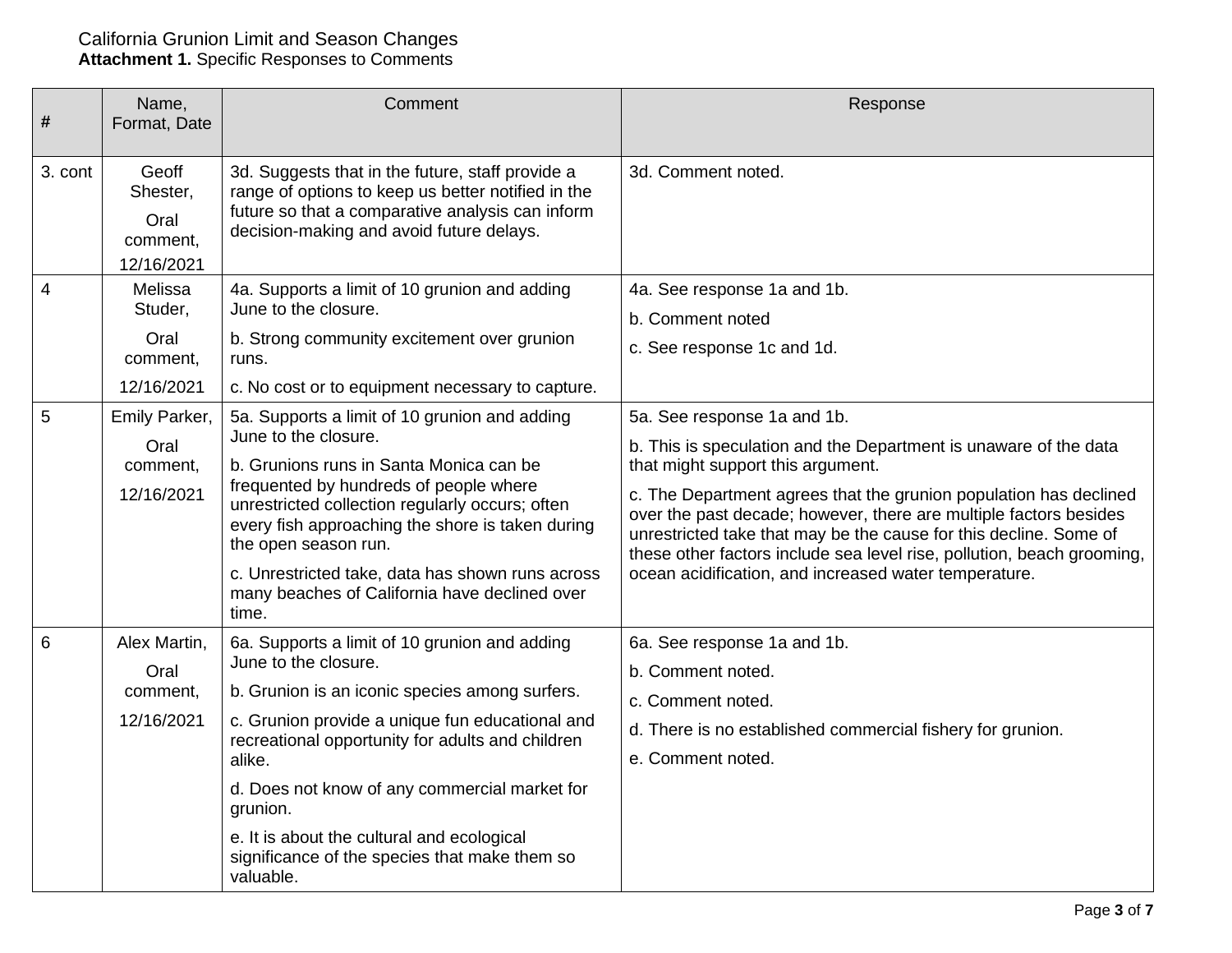| #              | Name,<br>Format, Date                                                                 | Comment                                                                                                                                                                                                                                                                                                                                                                                                                                                                                                                                                                                                                                                                      | Response                                                                                                                                                                                                                                                                                                                                                                                                                                                                                                                                                                                                                                                                                                                                                                                                                                                                                                                                                                                                                                                                                                                                                                                                                              |
|----------------|---------------------------------------------------------------------------------------|------------------------------------------------------------------------------------------------------------------------------------------------------------------------------------------------------------------------------------------------------------------------------------------------------------------------------------------------------------------------------------------------------------------------------------------------------------------------------------------------------------------------------------------------------------------------------------------------------------------------------------------------------------------------------|---------------------------------------------------------------------------------------------------------------------------------------------------------------------------------------------------------------------------------------------------------------------------------------------------------------------------------------------------------------------------------------------------------------------------------------------------------------------------------------------------------------------------------------------------------------------------------------------------------------------------------------------------------------------------------------------------------------------------------------------------------------------------------------------------------------------------------------------------------------------------------------------------------------------------------------------------------------------------------------------------------------------------------------------------------------------------------------------------------------------------------------------------------------------------------------------------------------------------------------|
|                |                                                                                       |                                                                                                                                                                                                                                                                                                                                                                                                                                                                                                                                                                                                                                                                              |                                                                                                                                                                                                                                                                                                                                                                                                                                                                                                                                                                                                                                                                                                                                                                                                                                                                                                                                                                                                                                                                                                                                                                                                                                       |
| $\overline{7}$ | <b>Mark Smith</b><br>(on behalf of<br>Bill Varney),<br>Oral<br>comment,<br>12/16/2021 | 7a. No publicly funded science regarding grunion<br>biomass or spawning habits.<br>b. Supports a limit of 50 grunion.<br>c. No addition to closed season. Believes the<br>combination of closures including private land,<br>public land, the nightly county beach closures<br>have significantly reduced the areas that are<br>available for collection and observation; as a<br>result, this has already limited public consumption<br>and public take of grunion.<br>d. Wants more scientific evidence about<br>population decline rather than citizen science.<br>e. Implement a grunion report card to provide<br>more information about grunion harvesting<br>numbers. | 7a. It is correct that grunion biomass has not been quantified;<br>however, there have been multiple studies highlighting the<br>spawning habits of grunion.<br>b. The Department believes the proposed regulation amendments<br>will provide appropriate protection for grunion while allowing a<br>reasonable amount of take. While a 50 grunion limit is favored by<br>the fishing community, the Department recommends a more<br>conservative limit of 30 grunion. Additionally, the Department<br>believes a 30 grunion limit is an appropriate compromise between<br>the two viewpoints and the available data. See response 1a for<br>more information.<br>c. In 1927, this same three month closure allowed for the grunion<br>population to rebound by 1949. Protecting grunion during the peak<br>three months of the spawning season may be important to<br>rebuilding the population. Despite the combination of potential<br>beach closures, there are still instances of very large amounts of<br>take, and the proposed amendments provide a balanced response<br>to this population decline by preventing over harvesting while<br>allowing a satisfying recreational take.<br>d. Comment noted.<br>e. Comment noted. |
| 8              | Abel Silvas,<br>Oral<br>comment,<br>12/16/2021                                        | 8a. Support the main issue at hand at providing<br>protections for grunion populations.<br>b. Grunion's history with Native Americans is<br>widely unrepresented but remain an important<br>species to be protected.                                                                                                                                                                                                                                                                                                                                                                                                                                                         | 8a. Comment noted.<br>b. Comment noted.                                                                                                                                                                                                                                                                                                                                                                                                                                                                                                                                                                                                                                                                                                                                                                                                                                                                                                                                                                                                                                                                                                                                                                                               |
| 9              | Dennis<br>Simmons,<br>Written<br>comment,<br>11/18/2021                               | 9a. Supports a limit of 10 grunion and adding<br>June to the closure.<br>b. Often nearly every fish is caught at grunion<br>runs.<br>c. No one depends on this species for food,<br>subsistence or income.                                                                                                                                                                                                                                                                                                                                                                                                                                                                   | 9a. See response 1a and 1b.<br>b. See response 5b.<br>c. This statement is incorrect as many who harvest grunion use<br>them for food or bait.                                                                                                                                                                                                                                                                                                                                                                                                                                                                                                                                                                                                                                                                                                                                                                                                                                                                                                                                                                                                                                                                                        |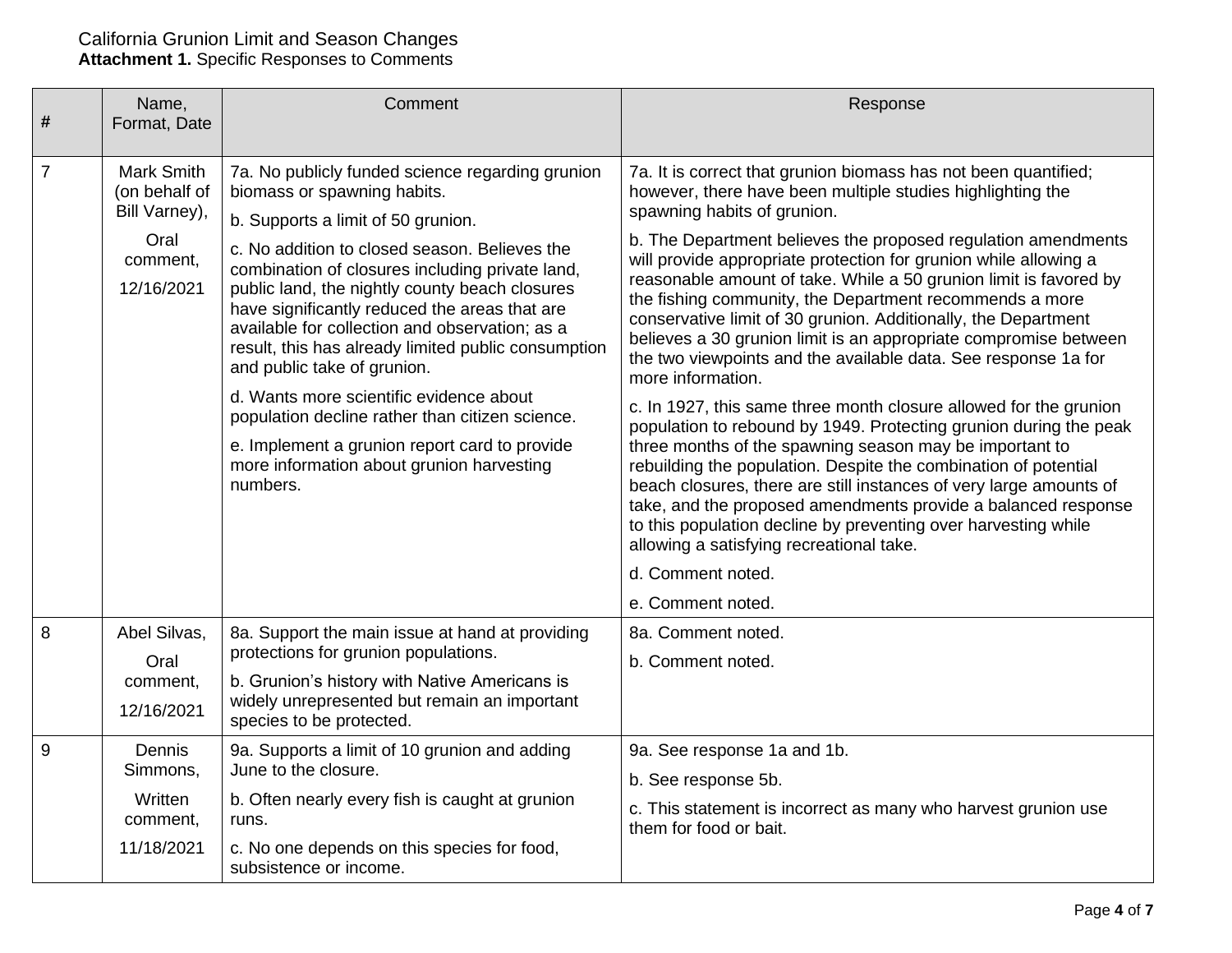| #       | Name,<br>Format, Date                                   | Comment                                                                                                                                                                                                                                                                                                                                                                                                                                                                                                                                                      | Response                                                                                                                                                                                                                                             |
|---------|---------------------------------------------------------|--------------------------------------------------------------------------------------------------------------------------------------------------------------------------------------------------------------------------------------------------------------------------------------------------------------------------------------------------------------------------------------------------------------------------------------------------------------------------------------------------------------------------------------------------------------|------------------------------------------------------------------------------------------------------------------------------------------------------------------------------------------------------------------------------------------------------|
| 9. cont | Dennis<br>Simmons,<br>Written<br>comment,<br>11/18/2021 | d. Additionally, there are benefits to changing<br>fishing regulations such as a safer environment<br>for people to watch undisturbed runs. The fish<br>would be protected during spawning, a critical life<br>cycle event. Many other species prey on grunion,<br>such as game fish, marine mammals, shorebirds<br>and sharks. Not only does this mean they are<br>important ecologically, but beachgoers who are<br>fortunate enough to see predators will have a<br>better understanding of the food web as well as<br>the fact that beaches are habitat. | 9d. Comment noted.                                                                                                                                                                                                                                   |
| 10      | Lisa Bock,<br>Written<br>comment,<br>11/22/2021         | 10a. Supports a limit of 10 grunion and adding<br>June to the closure.<br>b. Wants more warden presence at grunion runs.                                                                                                                                                                                                                                                                                                                                                                                                                                     | 10a. See responses 1a and 1b.<br>b. Comment noted.                                                                                                                                                                                                   |
| 11      | Mike<br>Schaadt,<br>Written<br>comment,<br>11/22/2021   | 11a. Supports a limit of 10 grunion and adding<br>June to the closure.                                                                                                                                                                                                                                                                                                                                                                                                                                                                                       | 11a. See responses 1a and 1b.                                                                                                                                                                                                                        |
| 12      | Karen Martin,<br>Written<br>comment,<br>12/1/2021       | 12a. Return the closed season to its original<br>timing of April through June, and set a bag limit.<br>b. On many nights, literally hundreds of people<br>line the shores of some beaches waiting for<br>grunion. Families often bring children to hunt<br>grunion on the beach. Unlike most sport fish,<br>every individual can catch, including licensed<br>adults and children under the age of 16. Given<br>concern about the declining population of this<br>species, a lower bag limit is strongly<br>recommended.                                     | 12a. The Department has proposed these regulation amendments.<br>b. Persons under the age of 16 do not need a sportfishing license<br>and are lawfully allowed to harvest any fish or invertebrate if they<br>abide by the sportfishing regulations. |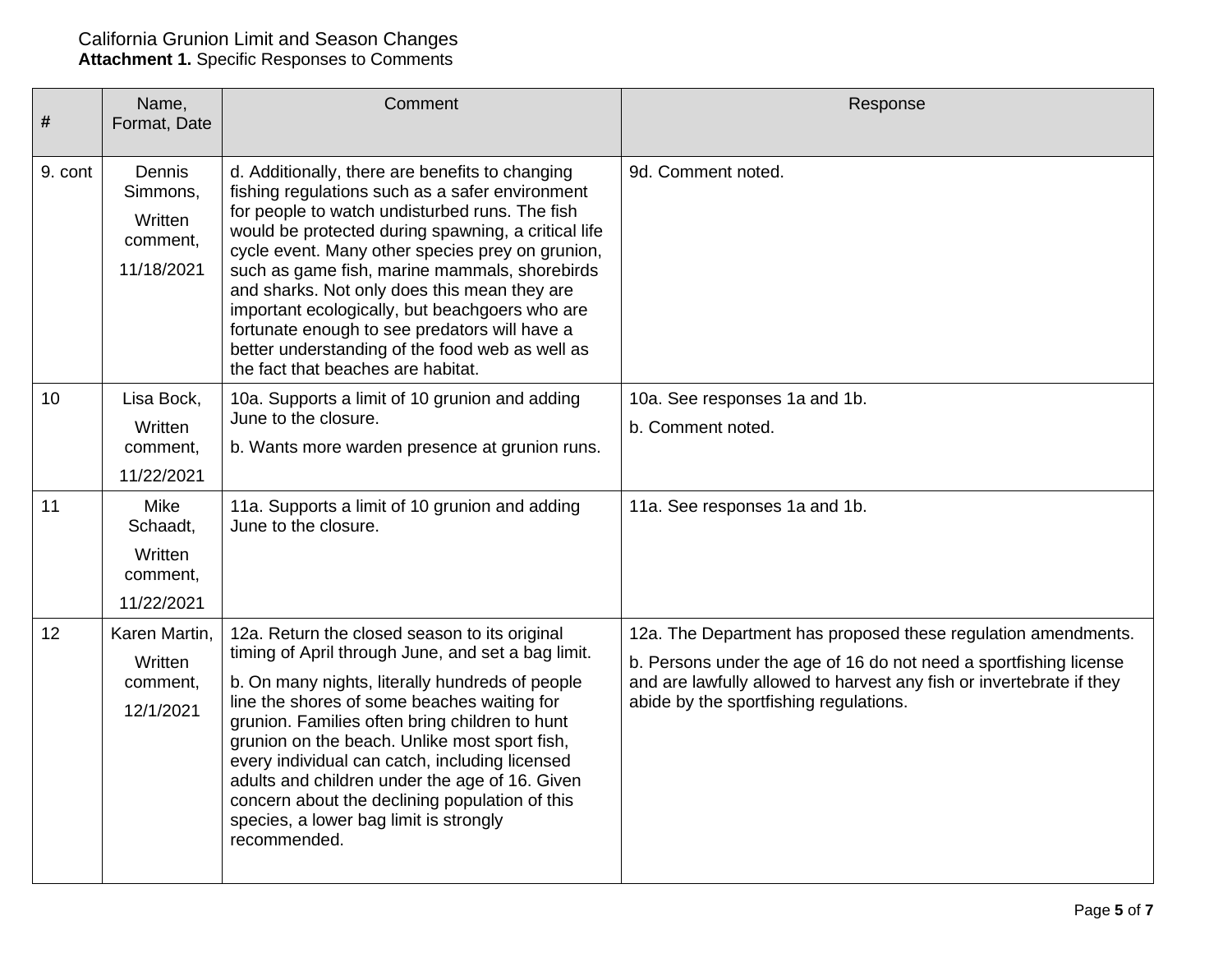| #           | Name,<br>Format, Date                                             | Comment                                                                                                                                                                                                                                                                                                                                                                                                                                                                                                                                                                                                                                                                                   | Response                                                                                                       |
|-------------|-------------------------------------------------------------------|-------------------------------------------------------------------------------------------------------------------------------------------------------------------------------------------------------------------------------------------------------------------------------------------------------------------------------------------------------------------------------------------------------------------------------------------------------------------------------------------------------------------------------------------------------------------------------------------------------------------------------------------------------------------------------------------|----------------------------------------------------------------------------------------------------------------|
| 12.<br>cont | Karen Martin,<br>Written<br>comment,<br>12/1/2021                 | 12c. The petition requests a bag limit of 10 fish,<br>similar to other sport fish. With a bag limit of 10<br>fish, a family of 4 or a group of 4 children could<br>catch up to 40 fish. Increasing that limit to 30 fish<br>each, that same family could remove up to 120<br>fish from that population. Considering the large<br>numbers of people that attend beaches for runs,<br>the potential effects on the grunion population are<br>clear.<br>d. There is no organized opposition to regulation<br>changes, and no group relies on this species for<br>food or subsistence.<br>e. The value of grunion for Tribes is only on their<br>appearance, not on its catch or consumption. | 12c. See response 1a.<br>d. See commentor 7 representing grunion fishers and response 9c.<br>e. Comment noted. |
| 13          | John Phibbs,<br>Written<br>comment,<br>9/18/2021                  | 13a. Supports a limit of 5 grunion.<br>b. Add June to the closure.<br>c. There should be an educational outreach<br>program.                                                                                                                                                                                                                                                                                                                                                                                                                                                                                                                                                              | 13a. See response 1a.<br>b. See response 1b.<br>c. Comment noted.                                              |
| 14          | Melissa<br>Studer,<br>Written<br>comment,<br>12/2/2021            | 14a. Supports a limit of 10 grunion and adding<br>June to the closure.<br>b. Refers to the Grunion Greeter program and the<br>impact it has had on her and others.<br>c. States most grunion hunters waste their catch<br>and those using grunion for food or other reasons<br>are in the minority.                                                                                                                                                                                                                                                                                                                                                                                       | 14a. See responses 1a and 1b.<br>b. Comment noted.<br>c. There are no data to support this claim.              |
| 15          | Melissa<br>Studer,<br>Non-FGC<br>public<br>petition,<br>12/2/2021 | 15a. A public petition with 385 signatures which<br>supports a limit of 10 grunion and adding June to<br>the closure.<br>b. Kenneth Lin: from first-hand experience, I have<br>witnessed poaching happening for months that<br>are supposed to be closed for fishing. More needs<br>to be done to protect the fish.                                                                                                                                                                                                                                                                                                                                                                       | 15a. See responses 1a and 1b.<br>b. Comment noted.                                                             |